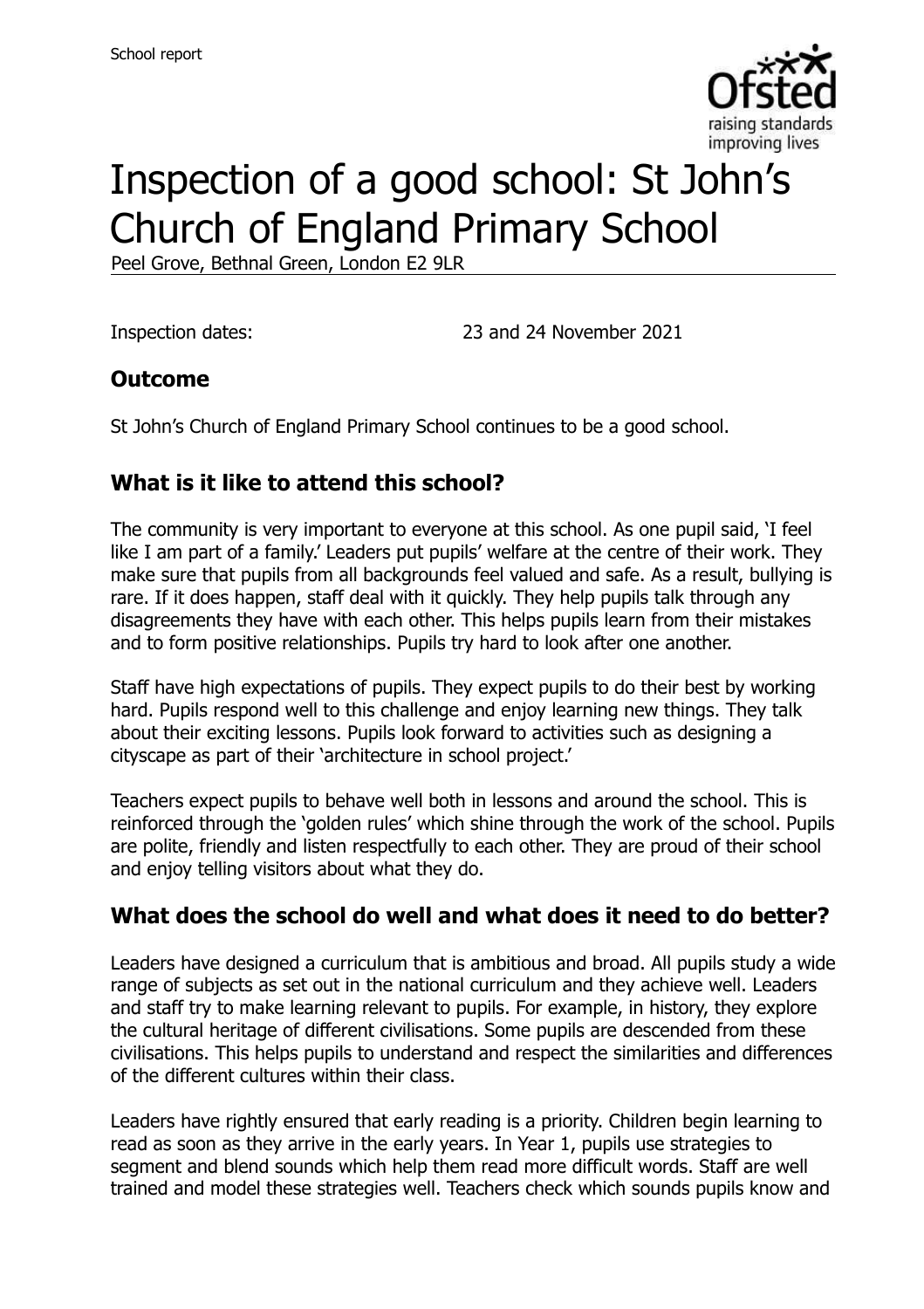

remember with regular assessments. If a child has any difficulties, they are quickly spotted and are given individual support to help them catch up. Children read books that are well matched to the sounds they learn. This helps them to read with confidence. Pupils of all ages enjoy reading and listening to stories. They have favourite books and talked about why they like them.

Leaders have ensured the curriculum is carefully planned and sequenced. Staff have access to a range of resources which helps to support their planning. Pupils use their prior knowledge to help them understand new learning. For example, in mathematics pupils used their knowledge of equivalence to help them simplify fractions.

Teachers regularly check pupils' understanding. In mathematics, for instance, pupils enjoy the challenge of solving 'marvellous mistakes.' They find out where a calculation has gone wrong and work together to suggest different ways to solve it. Pupils said that this helps them to improve their reasoning skills. If any pupil falls behind, staff are swift to step in and offer additional support.

In most subjects, staff have clearly identified the subject knowledge pupils need to know. They plan lessons so that pupils can build up their knowledge. In a few subjects, staff have not focused sharply on the subject-specific vocabulary that pupils need to learn. This means that, at times, pupils struggle to understand key words and concepts.

Leaders carefully monitor the pupils with special educational needs and/or disabilities. They have clear strategies to identify individual needs. Staff are well trained in adapting learning for pupils. Leaders work effectively with a range of professionals if more support is needed.

Pupils behave well in lessons and around the school. If there are any issues, staff are quick to address them. This means that lessons are not disrupted.

Leaders and staff work hard to offer a variety of experiences beyond the classroom for all pupils. Leaders paused extra-curricular activities because of COVID-19 restrictions but most have now restarted. Pupils enjoy visits to different places of worship and local museums. They spoke enthusiastically about the sporting and musical activities on offer, such as athletics and African drumming. Pupils like taking part in tournaments and competing with other schools in the area.

Leaders and governors carefully consider staff workload when implementing changes and new procedures. Leaders regularly check staff well-being and staff feel supported.

# **Safeguarding**

The arrangements for safeguarding are effective.

Staff have regular training which helps them to understand how to keep children safe. Strong systems help to make sure that concerns are followed up quickly. Leaders keep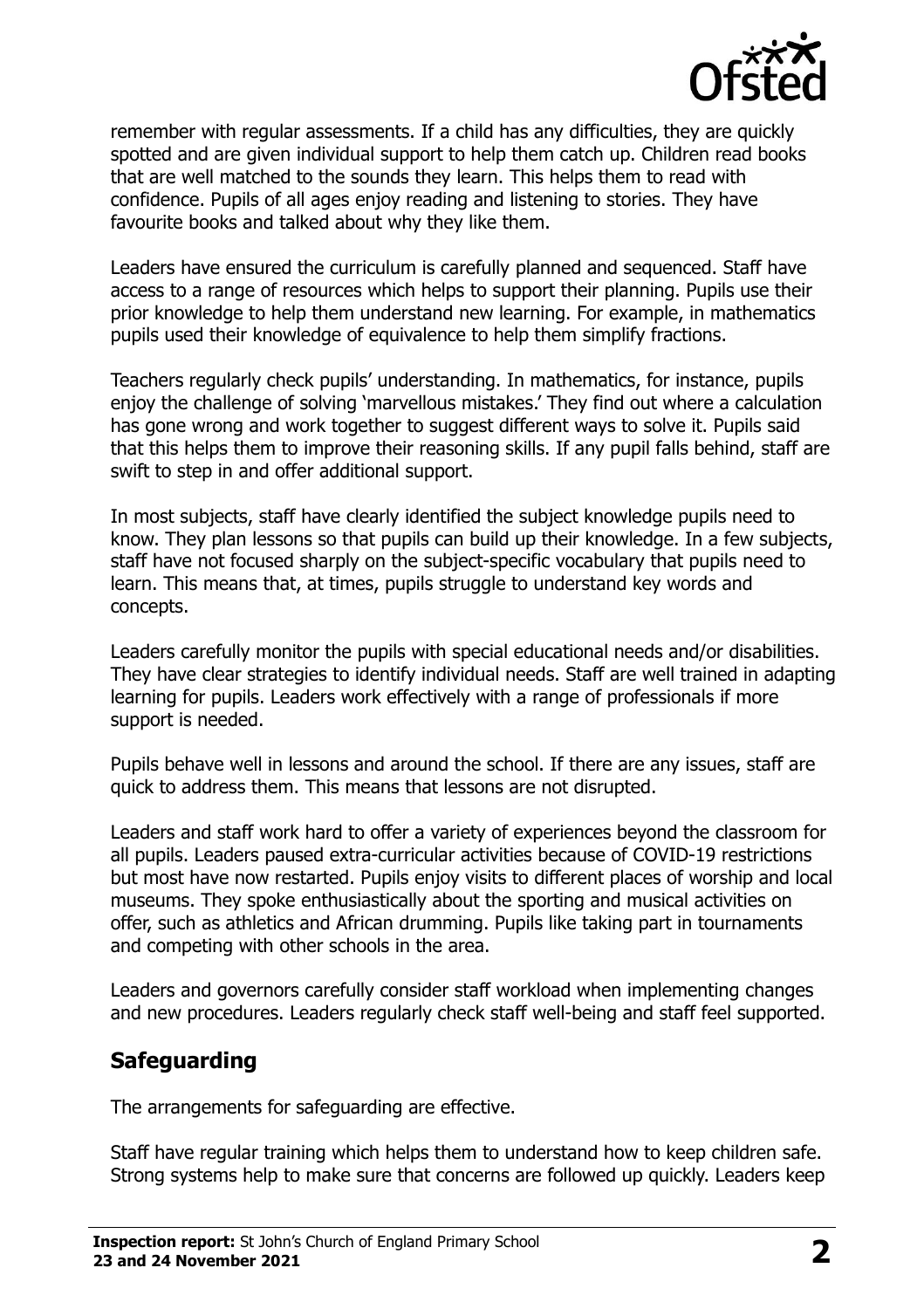

staff up to date with any ongoing issues. Leaders work well with parents and carers and professionals to provide the help that some families and pupils need.

Pupils said they feel safe at school and are taught about how to stay safe online. Staff look after pupils well and help them to understand risks so that they know how to stay safe out of school. This includes road safety and not talking to strangers.

### **What does the school need to do to improve?**

# **(Information for the school and appropriate authority)**

■ In a few subjects, staff have not precisely identified the subject-specific vocabulary pupils need to be taught. This means that, at times, pupils struggle to fully understand and explain their learning because they do not know what keywords and concepts mean. Leaders should further develop curriculum plans so that pupils are taught subject-specific vocabulary in all subjects.

### **Background**

When we have judged a school to be good, we will then normally go into the school about once every four years to confirm that the school remains good. This is called a section 8 inspection of a good or outstanding school, because it is carried out under section 8 of the Education Act 2005. We do not give graded judgements on a section 8 inspection. However, if we find evidence that a school would now receive a higher or lower grade, then the next inspection will be a section 5 inspection. Usually this is within one to two years of the date of the section 8 inspection. If we have serious concerns about safeguarding, behaviour or the quality of education, we will deem the section 8 inspection as a section 5 inspection immediately.

This is the first section 8 inspection since we judged the school to be good in November 2016.

#### **How can I feed back my views?**

You can use [Ofsted Parent View](https://parentview.ofsted.gov.uk/) to give Ofsted your opinion on your child's school, or to find out what other parents and carers think. We use information from Ofsted Parent View when deciding which schools to inspect, when to inspect them and as part of their inspection.

The Department for Education has further quidance on how to complain about a school.

If you are the school and you are not happy with the inspection or the report, you can [complain to Ofsted.](https://www.gov.uk/complain-ofsted-report)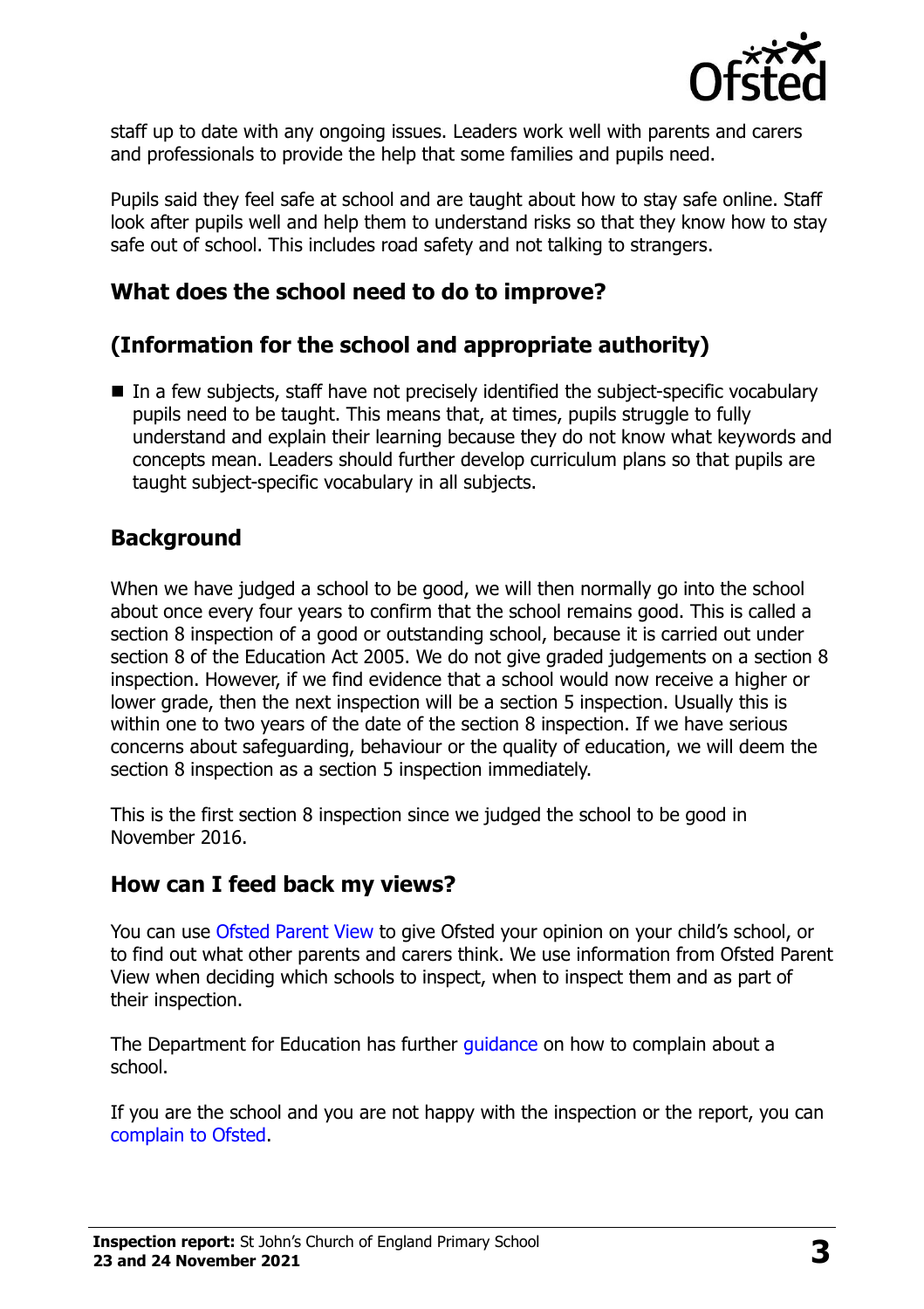

# **Further information**

You can search for [published performance information](http://www.compare-school-performance.service.gov.uk/) about the school.

In the report, '[disadvantaged pupils](http://www.gov.uk/guidance/pupil-premium-information-for-schools-and-alternative-provision-settings)' refers to those pupils who attract government pupil premium funding: pupils claiming free school meals at any point in the last six years and pupils in care or who left care through adoption or another formal route.

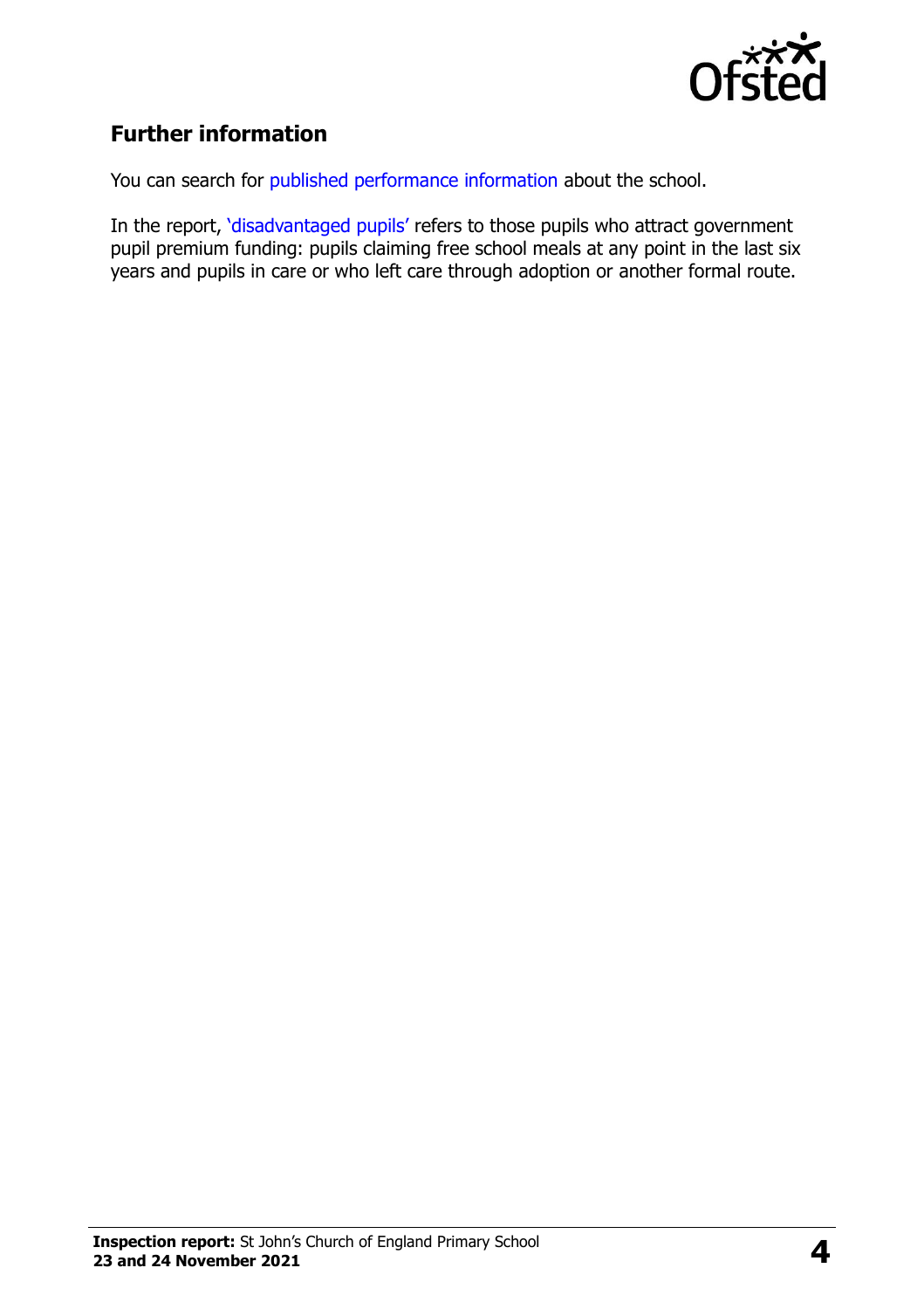

### **School details**

| Unique reference number             | 100953                                                                           |
|-------------------------------------|----------------------------------------------------------------------------------|
| <b>Local authority</b>              | <b>Tower Hamlets</b>                                                             |
| <b>Inspection number</b>            | 10200368                                                                         |
| <b>Type of school</b>               | Nursery and Primary                                                              |
| <b>School category</b>              | Maintained voluntary aided                                                       |
| Age range of pupils                 | 3 to 11                                                                          |
| <b>Gender of pupils</b>             | Mixed                                                                            |
| Number of pupils on the school roll | 152                                                                              |
| <b>Appropriate authority</b>        | Local authority                                                                  |
| <b>Chair of governing body</b>      | <b>Robin Precey</b>                                                              |
| <b>Headteacher</b>                  | Terry Bennett (executive headteacher)<br>Darren Rubin (executive head of school) |
| Website                             | http://www.st-johns.towerhamlets.sch.uk/                                         |
|                                     |                                                                                  |

# **Information about this school**

- The school is a voluntary aided Church of England school. The school's last section 48 statutory inspection of Anglican and Methodist schools (SIAMS) was 28 June 2016.
- The executive head of school was appointed in 2017.
- The school uses no alternative provision.
- The school is in a hard federation with St Paul's Whitechapel Church of England Primary School. The executive headteacher and the executive head of school oversee both schools.

# **Information about this inspection**

- This was the first routine inspection of the school since the COVID-19 pandemic began. The inspector discussed the impact of the pandemic with the school and has taken that into account in the evaluation.
- The inspector held discussions with the executive headteacher, executive head of school, the special educational needs co-ordinator, the business manager, a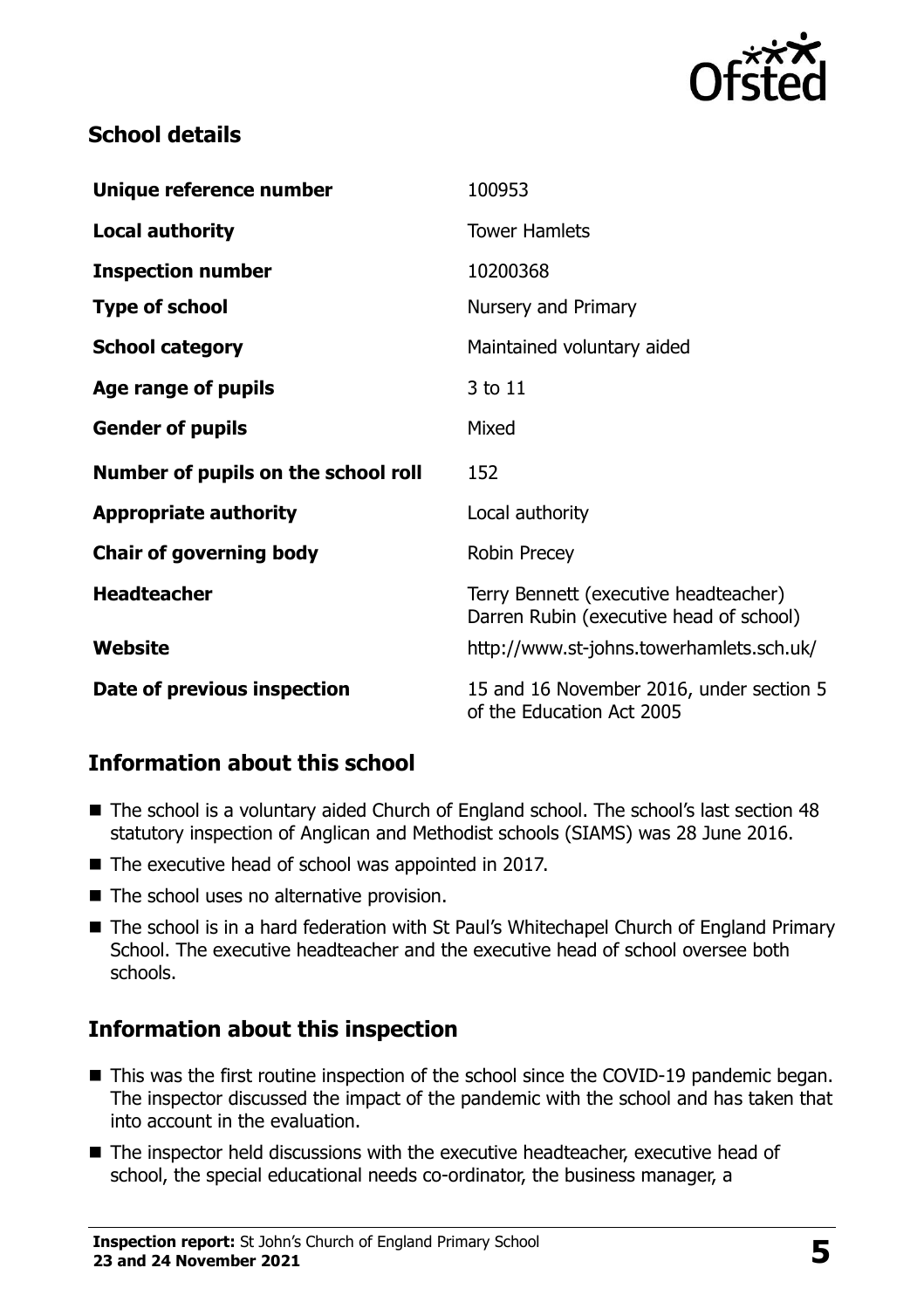

representative from the local authority and four members of the governing body including the chair of governors. The inspector also met with a group of staff.

- The inspector carried out deep dives in these subjects: reading, mathematics and history. For each deep dive, the inspector met with subject leaders, looked at curriculum plans, visited a sample of lessons, spoke to teachers, spoke to some pupils about their learning and looked at samples of pupils' work. Other subjects were considered as well.
- The inspector spoke with leaders, staff and pupils about the safeguarding arrangements at the school. He examined the single central record of the checks undertaken to make sure that staff are suitable to work in school. The inspector reviewed the school's safeguarding policy and procedures.
- The inspector considered 20 responses to Parent View, Ofsted's online questionnaire. There were no responses to Ofsted's staff and pupil surveys.

#### **Inspection team**

David Lloyd, lead inspector **Conservation** Ofsted Inspector